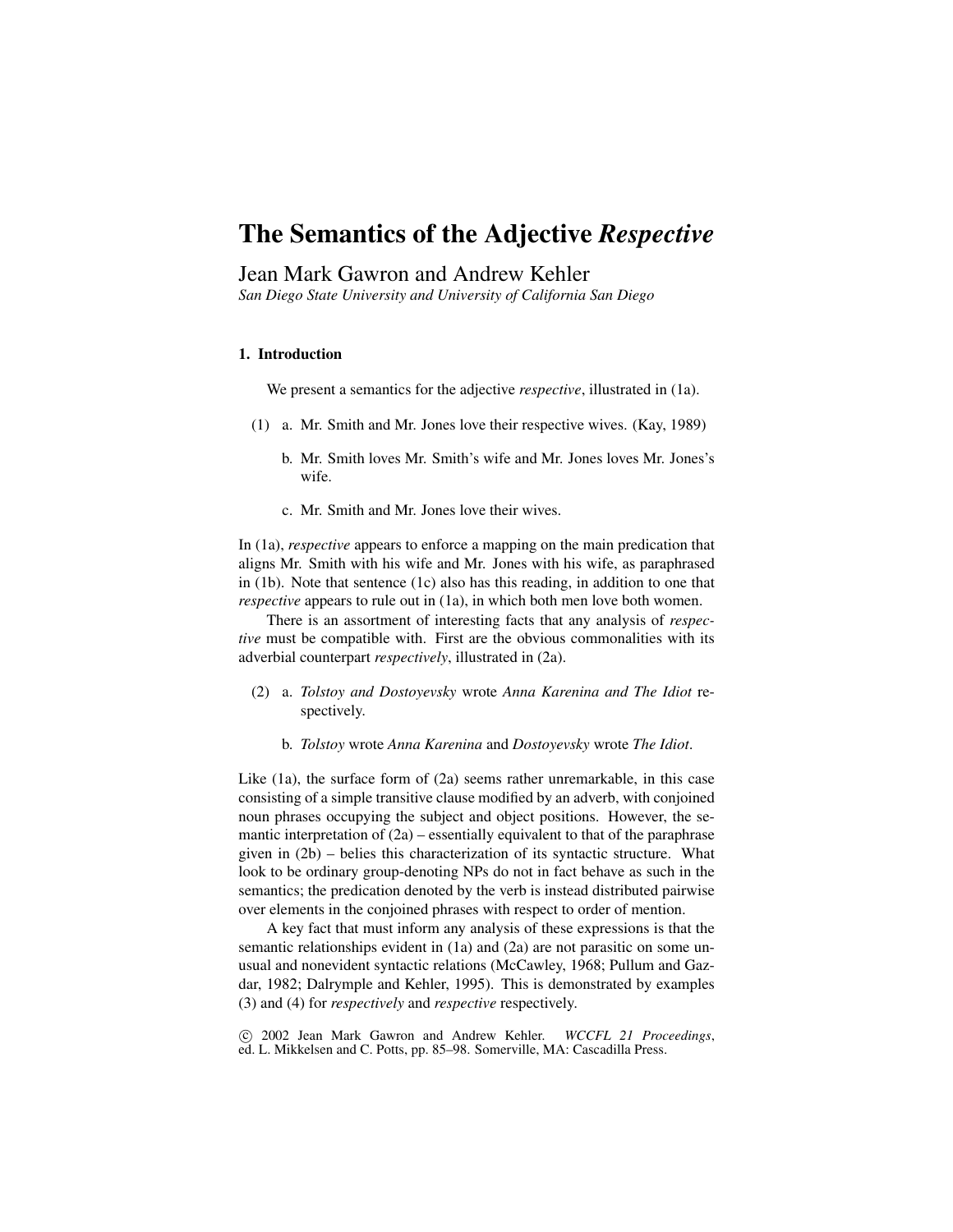- (3) Though the Trail Blazers won this series in six games from Phoenix, they were far from dominant. *Their margins of victory* were *2 points, 1 point, 6 points, and 3 points* respectively. (New York Times article, cited in Dalrymple and Kehler (1995))
- (4) The students were pleased with their respective grades. (Kay, 1989, a variant)

The felicity of (3) derives from semantic and pragmatic factors, and not syntactic ones. In particular, the world knowledge that playoff series are bestof-seven affairs gives rise to the fact that there are four margins of victory, which can in turn be placed into one-to-one correspondence with the 4 point differentials in the VP. There is thus no requirement that there be conjoined phrases at both ends of the dependency, let alone that the participating NPs have the same number of conjuncts. Likewise example (4), in which each student is associated with a different grade token, has no conjuncts at all.

The mappings associated with such examples can interact with gapcontaining clauses in ways that challenge contemporary syntactic accounts of filler-gap dependencies, and as such shift additional burden onto the semantic component of an analysis of such data. Consider examples (5a-b):

- (5) a. I finally met Susan, Marilyn, and Lucille yesterday. They are the three sisters that Bob married, John is engaged to, and Bill is dating, respectively. (Gawron and Kehler, 2000, conjoined relative clauses)
	- b. John married, Bill is engaged to, and Fred is dating their respective high school sweethearts. (right node raising)

The interpretation of (5a) does not derive from across-the-board (ATB) movement; instead, one filler corresponds to three semantically disjoint gap sites: Bob's wife, John's fiancee, and Bill's date are three different sisters. Example (5b) illustrates the same filler-gap pattern with the adjective *respective* in the context of right node raising. While such examples are problematic for any syntactic account in which such dependencies are derived from movement or any other operation (or constraint) that requires coindexing between the gap and filler, at the level of semantics examples like (5a) are analogous to (3): The three women in the denotation of *three sisters* must be assigned to three different properties in the denotation of the conjoined relative clauses.

Another crucial fact for which any theory must account is that readings of the above sort, which we will refer to as *respective readings*, exist independently of the words *respective* and *respectively*. Consider examples (6a-d).

(6) a. Propositions and properties may be summed to form proposition groups and property groups.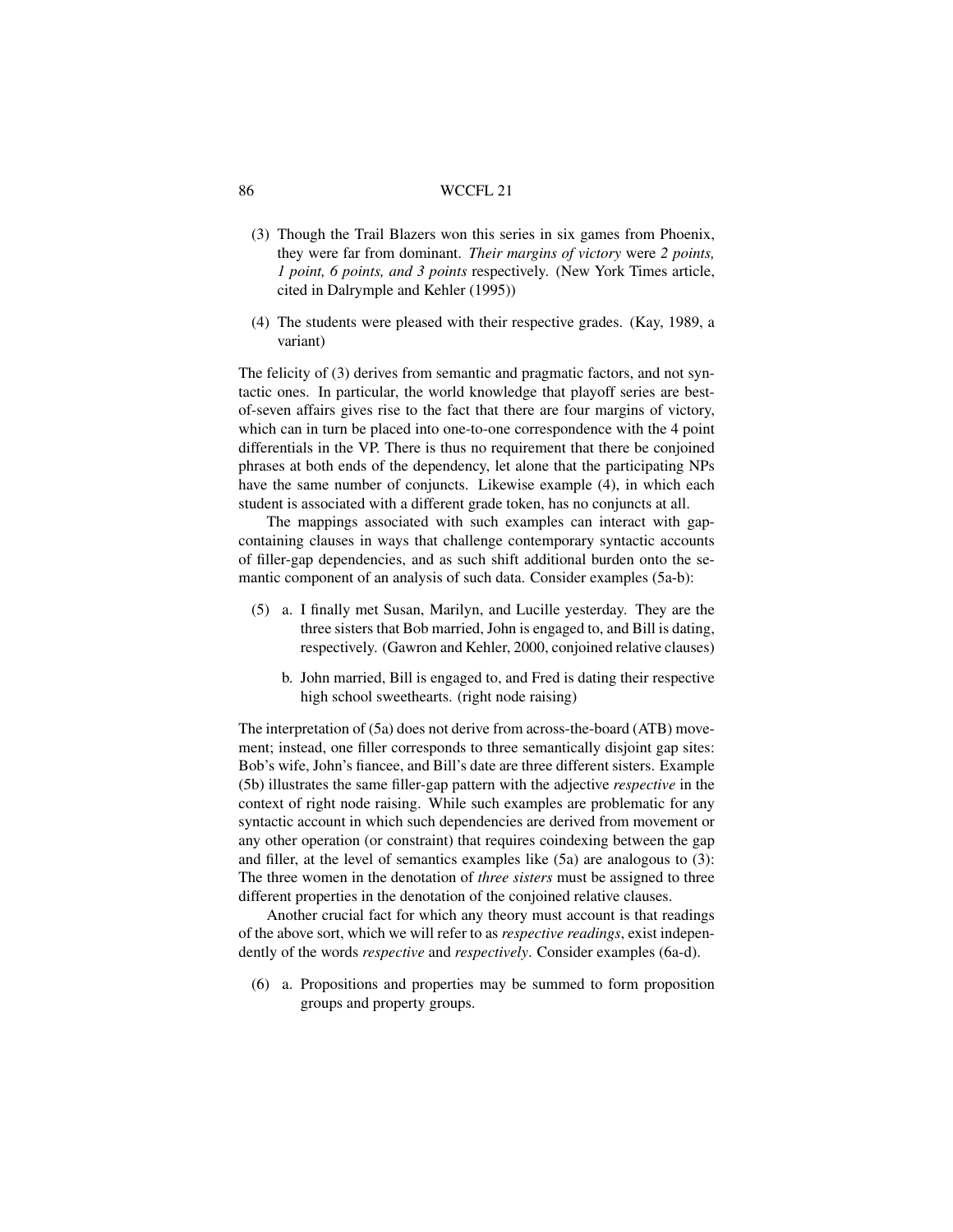- b. Chance is the first baseman. Tinkers and Evers are the shortstop and the second baseman.
- c. Eleven isotopes of copper are known, two of which are not radioactive and occur with a natural abundance of 69.09% and 30.91%. (Dalrymple and Kehler, 1995, a variant)
- d. The students were pleased with their grades. (Example 4 without *respective*)

The most natural reading of (6a) is one in which propositions may be summed to form proposition groups and properties may be summed to form property groups. That is, it has exactly the reading that would be forced if the adverb *respectively* were added. The absence of *respectively* has the effect of allowing a distributive reading as well, on which both propositions and properties may be summed to form both kinds of groups.<sup>1</sup> Likewise, example (6d) allows the same respective reading as (4), even though *respective* does not appear. Other readings are again also possible, for instance, there is a reading in which the students as a group were pleased with the grades as an ensemble. Thus, respective readings may also compete with collective readings.

To sum up the basic phenomenon, respective predication, like distributive and collective predication, is a mode of plural predication. The adverb *respectively* forces respective readings just as the adverbs *each* and *both* force distributive predication. We posit that quantificational operators are responsible for respective readings and that the denotations of adverbs can directly invoke these operators.

The final key issue we discuss here bears on the scope that *respective* takes in a sentence. Given the similarities evident in the data involving *respective* and *respectively*, it may be tempting to posit an analysis in which the operator introduced by *respective* takes clause-level scope, despite the fact that its adjectival status would suggest that it not take scope outside of its host NP. For instance, suppose the student grades referred to in example (6d) were an A, a B, and a C. Then the most natural reading of example (6d) – which we will refer to as a *clause-level respective reading* – would essentially be equivalent to that of (7).

(7) The students were pleased with grades of A, B, and C respectively.

<sup>1.</sup> This reading could similarly be forced with *both*, as in (i):

<sup>(</sup>i) Both propositions and properties may be summed to form both proposition groups and property groups.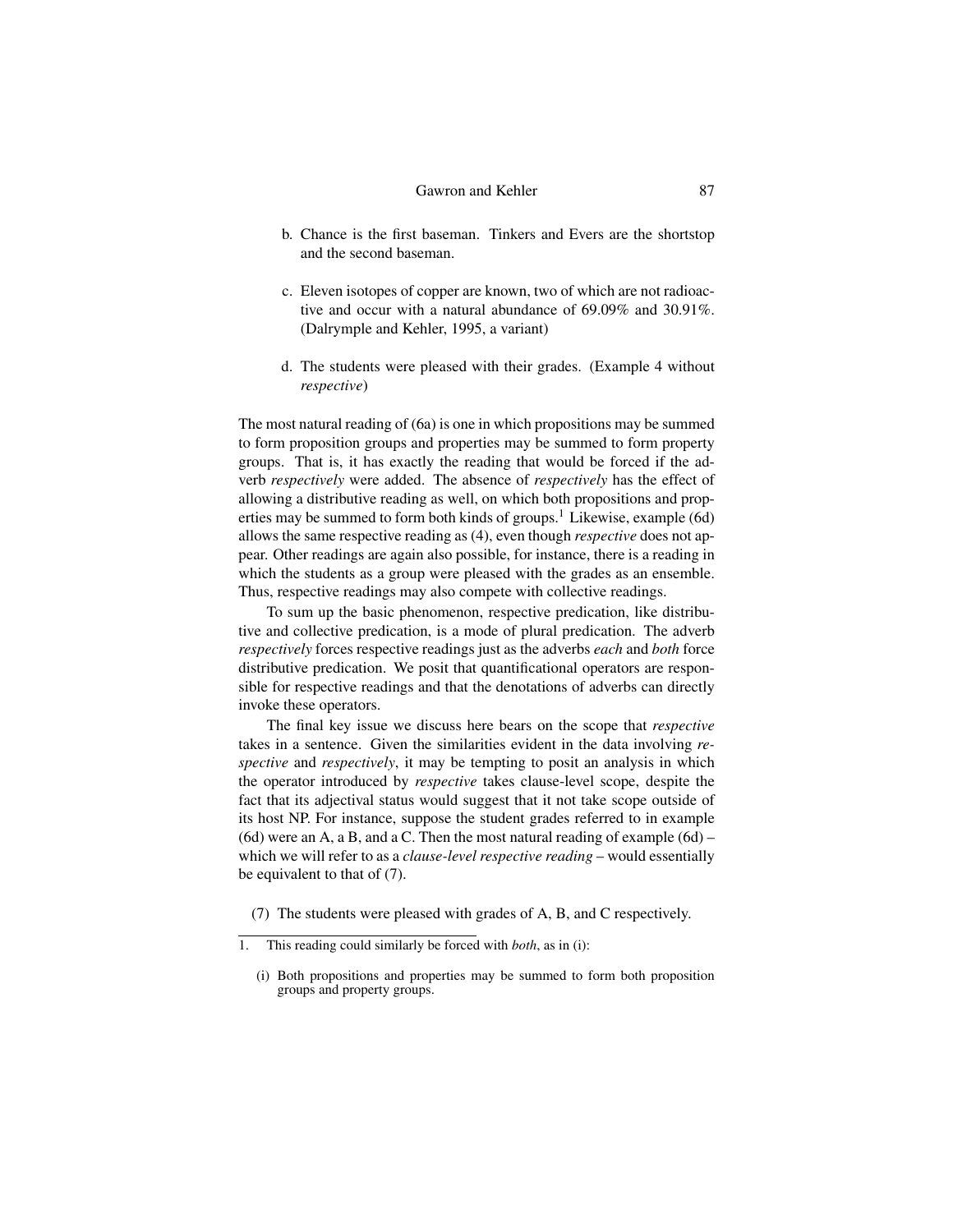An analysis that invokes an operator taking clause-level scope for both cases, in accordance with the schematic semantics shown in (8), would capture these facts directly.

(8) respective(be-pleased-with)(the-students)( $A \lor B \lor C$ )

Such an analysis is untenable, however, since there are cases in which *respective* clearly does not take clause-level scope (Okada, 1999). These include examples such as (9a-b), due to Kay (1989).

- (9) a. Twelve generals and admirals from the United States, the Soviet Union, and their respective allies...met for two days of discussions. (Kay, 1989)
	- b. Two rock stars and their respective entourages can fill a small stadium. (Kay, 1989)

The presence of the collective predicates *met* and *fill* rule out a clause-level respective reading. Such examples contrast with similar ones containing *respectively*, as illustrated in (10); examples (10c-d) are due to Okada (1999).

- (10) a. Intel and Microsoft combined their respective assets. (collective reading on object argument)
	- b. # Intel and Microsoft combined their assets respectively.
	- c. Intel and Microsoft will co-promote their respective hardware and software. (Okada, 1999, collective reading on subject argument)
	- d. # Intel and Microsoft will co-promote their hardware and software respectively. (Okada, 1999)

Whereas example (10a) is felicitous with collective predication, its counterpart in (10b) is unacceptable. Examples (10c) and (10d) are analogous. Given the facts that *respective* does not always co-occur with clause-level respective readings, that there is is an independent (pragmatic) source for clause-level respective readings when it does (examples (6a-d)), and the expectations one would normally have with respect to the scoping properties of an adjective, the most parsimonious analysis is one in which *respective* never takes clauselevel scope. What is therefore left to be explained is how the most natural (clause-level respective) readings of sentences such as (1a) come about.

To summarize, an analysis of the semantics of respective readings has to account for the following facts. First, clause-level respective readings cooccur with both *respective* and *respectively*. Second, such readings are obligatory with *respectively*, but optional with *respective*. Third, clause-level respective readings exist independently of the appearance of either word; such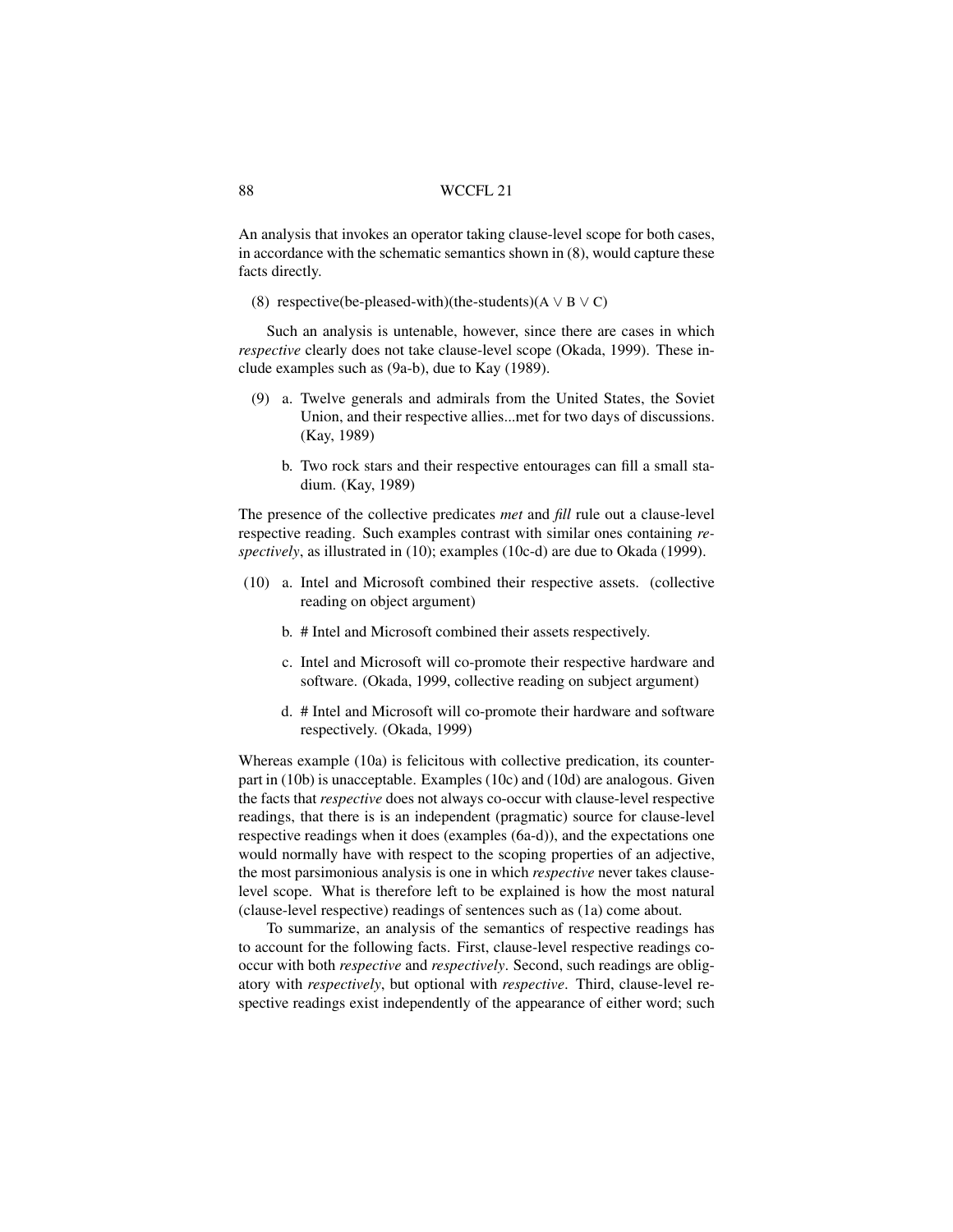*pragmatically-licensed respective readings* are just another possible way of interpreting plural predication. Finally, an analysis must be compatible with felicitous cases in which respective readings interact with filler-gap dependencies, in which coindexing does not obtain between the gap site and the NP on which it is dependent.

In this paper we provide an analysis that captures these facts, $2$  and that has the following features. First, a single respective operator is associated with the adjective *respective*, the adverb *respectively*, and pragmatic respective readings. Second, the central difference between the adverb and the adjective is that the adverb always takes clause-level scope whereas the adjective always takes NP-level scope. As such, it captures the similarities and differences between *respective* and *respectively* in a natural way. Third, the analysis is compositional, and it integrates smoothly with existing analyses of the semantics of plurals and distributivity.

In the next section, we review an analysis of *respectively* presented in Gawron and Kehler (2000; 2001). We then extend this analysis to *respective*, in a way that accounts for clause-level respective readings in those cases in which they are available. We then conclude by summarizing our results.

#### 2. Analysis of *Respectively*

We first consider the adverb *respectively*, exemplified in (11a-c):

- (11) a. Sue and Karen jog and drive respectively.
	- b. Sue, Karen, and Bob jog, drive, and jog respectively.
	- c. # Sue, Karen, and Bob jog and drive respectively.

The analysis of (11a) should of course extend naturally to the analysis of (11b), in which the property of jogging turns up twice. The analysis should also capture the contrast between (11b) and (11c), which poses a challenge because, on most semantic theories, including ours, the two VPs have the same denotation. Likewise, in light of our arguments against a syntactic explanation of the relationships expressed in these constructions, (11c) should be predicted to be infelicitous rather than syntactically ill-formed. That is, (11c) should turn out to have roughly the same status as (12), discussed by Pullum and Gazdar (1982).

<sup>2.</sup> Space limitations do not allow us to present all of the technical details of our approach here. We have written an extended version of the paper, cited herein as Gawron and Kehler (2002), that includes appendices that contain this technical detail. The paper will become available shortly at the semantics archive, semanticsarchive.net.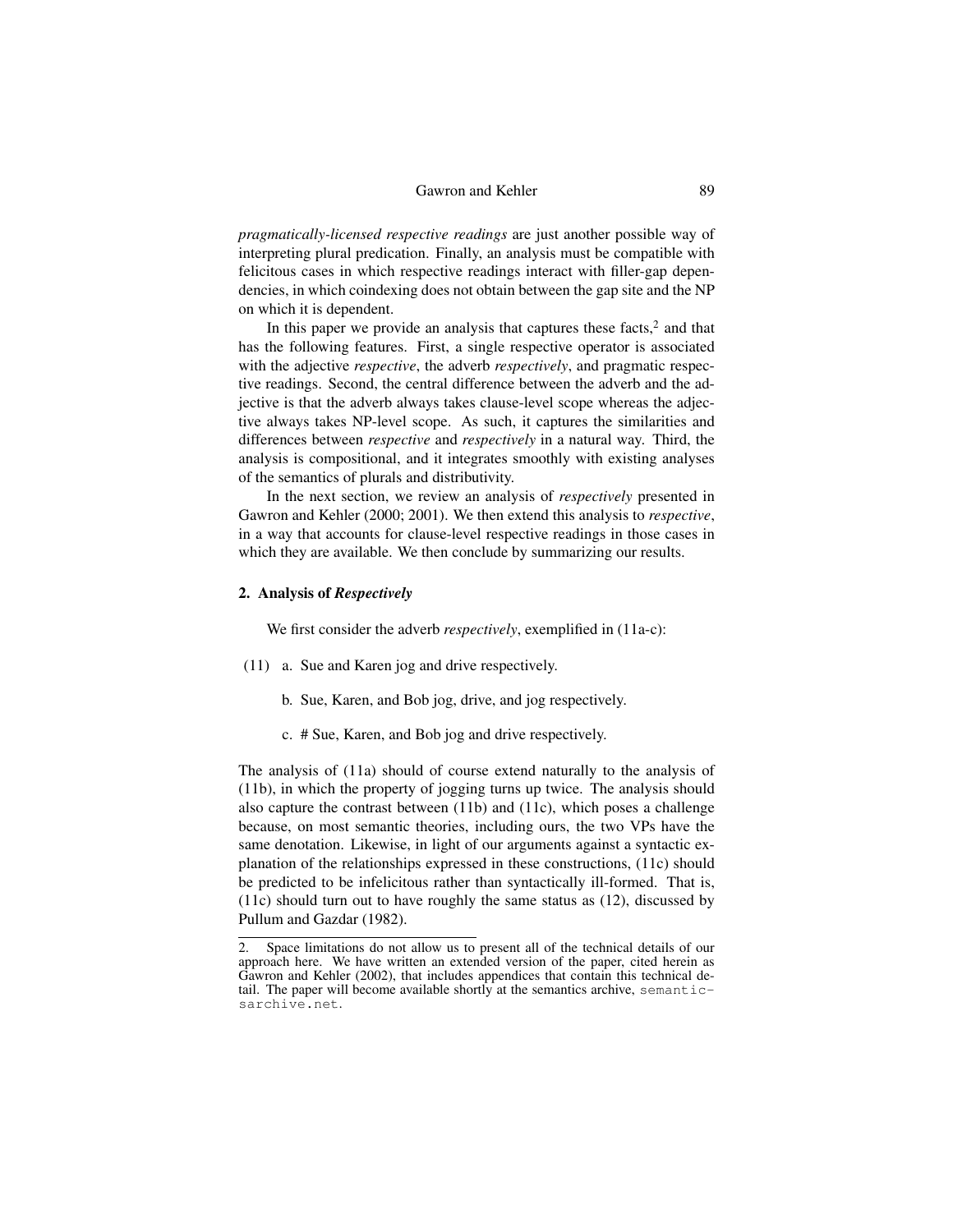(12) Our three main weapons are fear, surprise, ruthless efficiency, and a fanatical devotion to the pope.

The schematic version of the proposed semantics is illustrated in (13a).

- (13) a. RESP<sub>f</sub>(jog  $\sqcup$  drive)(k  $\vee$  s)
	- b. jog(s)  $\sqcup$  drive(k)

Here we use  $jog \perp drive$  as the semantics of the conjoined VP  $jog$  *and drive*, and *k* ∨ *s* as the semantics of the conjoined NP *Karen and Sue*. There is a respective operator (Resp) that distributes conjuncts in the VP meaning to conjuncts in the NP meaning to yield a representation equivalent to (13b).

There are two main ingredients required for such a Resp operator to make sense. First we need a function  $f$  that imposes an ordering on members of sums. The Resp operator is interpreted with respect to such an  $f$ , which we will call a *sequencing function*, that is supplied pragmatically. Second, on analogy with the individual sums of Link (1983), we need Boolean sums of both properties and propositions (Gazdar, 1980; Partee and Rooth, 1983). The unique feature required for this analysis is that Boolean sums must have recoverable atoms (like individual sums), which means they cannot be modeled by set intersection. For example, the sum  $s \vee k$  has  $s$  and  $k$  as atoms. The proposition sum *walk*(*k*)  $\sqcup$  *drive*(*s*) has the propositions *walk*(*k*) and *drive*(*s*) as atoms. And the property sum *walk*  $\sqcup$  *drive* has the properties *walk* and *drive* as atoms. The details of a construction that supports these features are spelled out in Gawron and Kehler (2002, appendix).

We write  $f(\sigma)(i)$  for the *i*th member of sum  $\sigma$  under sequencing function f. We require that for all  $\sigma$  in the domain of f,  $f(\sigma)$  be defined for the same subset of  $N$ . We may thus speak of the **cardinality** of a sequencing function f, which we will write  $|f|$ . For a fuller discussion of sequencing functions, see Gawron and Kehler (2002, appendix).

| Group            |                          |  |
|------------------|--------------------------|--|
| $f(s \vee k)(i)$ | $f(iog \sqcup drive)(i)$ |  |
|                  | jog                      |  |
|                  | drive                    |  |
|                  |                          |  |

Table 1: The sequencing function for example (11a), where  $|f| = 2$ 

The intended application of property sums and sequencing functions is shown in (14):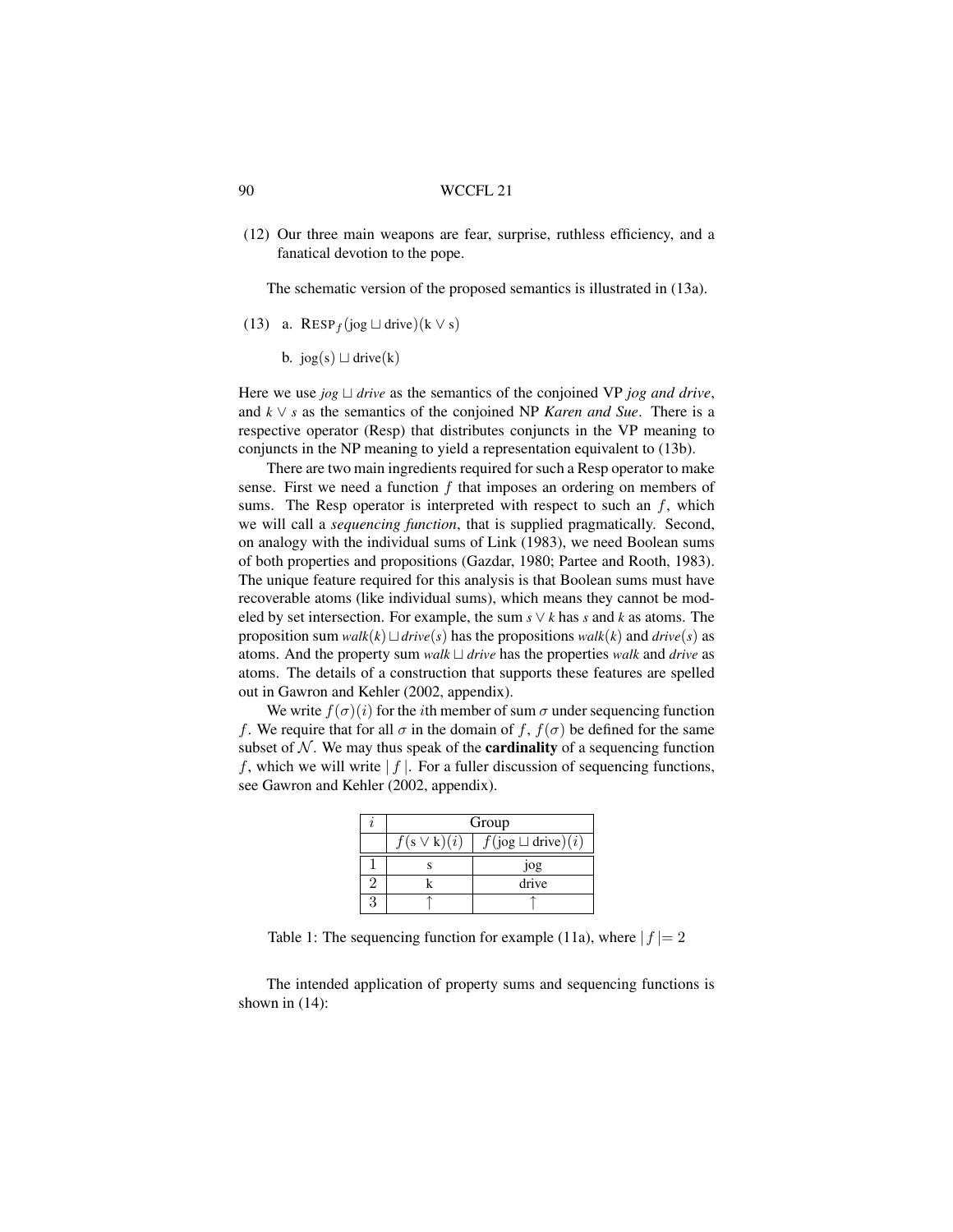| Group                   |                                       |
|-------------------------|---------------------------------------|
| $f(s \vee k \vee b)(i)$ | $f(iog \sqcup drive \sqcup jog)(i) =$ |
|                         | $f(iog \sqcup drive)(i)$              |
|                         | 10g                                   |
|                         | drive                                 |
|                         | 10g                                   |
|                         |                                       |

Table 2: The sequencing function for example (11b), where  $|f| = 3$ 

$$
(14) \qquad \bigsqcup_{i \leq |f|} \qquad [f(\mathbf{P})(i)](f(g)(i))
$$

Formula (14) stands for a proposition sum of  $|f|$  conjuncts, where the *i*th conjunct is the *i*th property of P applied to the *i*th individual of  $q$ .

Table 1 shows a sequencing function of cardinality 2 that captures the reading of (11a), in which *Sue* is the first individual and *jogging* is the first property, and *Karen* is the second individual and *driving* the second property. The ordering here is provided by order of mention, as spelled out in Gawron and Kehler (2002, appendix). Table 2 shows a sequencing function of cardinality 3 that captures the reading of (11b). The idea is that what licenses *jog* to be used for the first property and the third is that it has been mentioned twice, which is what is missing in (11c).

We can now provide a denotation for the adverb *respectively*:

(15) 
$$
\text{Resp}_f = \text{ respectively'}_f = \lambda \text{P} \lambda \text{g} \bigcup_{i \leq |f|} [f(\text{P})(i)](f(\text{g})(i))
$$

Semantically, Resp is a polymorphic operator that is parametric on  $f$ , of type  $\langle X, X \rangle$ . This is the type of an adjunct, in particular the type of an ordinary adverb that can combine with verb phrases.

To sum up the discussion to this point, we have assigned as the denotation of the adverb *respectively* a semantic operator Resp that is parametric on a pragmatically-supplied sequencing function. This operator is defined to require that both arguments are sums. The use of individual sums in the semantics of plurals is standard; we now address the question of where property sums come from.

The most straightforward cases of property sums are illustrated in (16ac). All three sentences contain conjoined property-denoting expressions. Example (16a) is a case of VP-conjunction, (16b) is a example of McCawley's with verb conjunction, and (16c) is a case of relative-clause conjunction. In all cases the conjoined expression denotes a property sum and is thus a suit-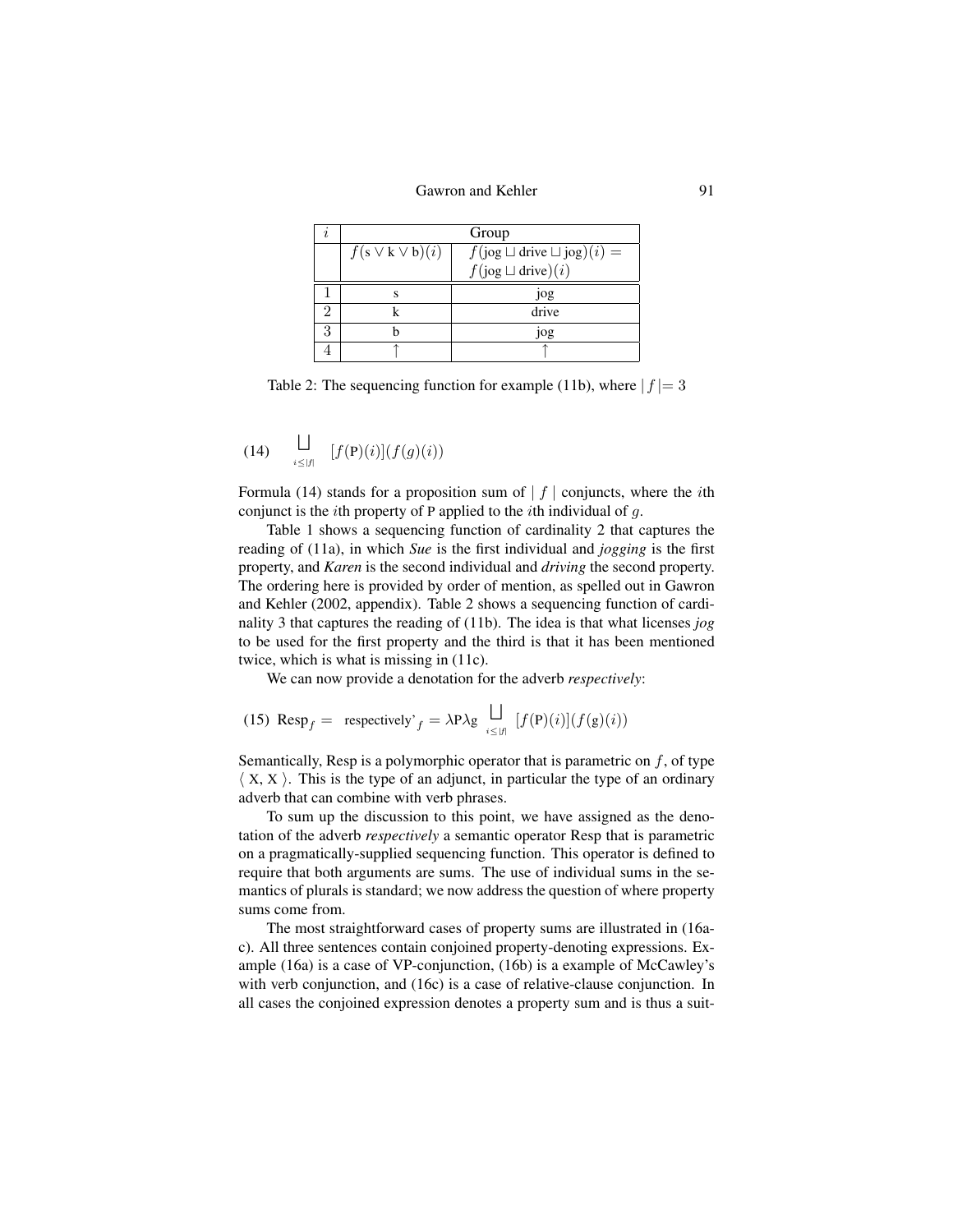able argument for the Resp operator. Therefore, per (16c), examples involving respective readings and gaps such as (5a-b) are handled without further modification.

- (16) a. Sue and Karen jog to school and drive to work respectively. (VP conjunction)
	- b. George and Martha respectively denounced and were denounced by the governor. (McCawley, 1998, verb conjunction)
	- c. ...that Bob married, John is engaged to, and Bill is dating... (conjunction of gapped Ss)

Another source of property sums is distributivity. A distributivity operator along the lines of those used by Link (1983) and Roberts (1987) is shown in (17):

(17) 
$$
\text{Dist}_f = \lambda \mathbf{P} \lambda \mathbf{g} \bigcup_{i \leq |f|} \mathbf{P}(f(\mathbf{g})(i))
$$

The steps in (18b-d) show the application of this operator for the simple case of distributivity shown in (18a):

(18) a. Dostoyevsky wrote *The Brothers Karamazov* and *The Idiot*.

b. 
$$
\text{Dist}_f(\text{write}) = \lambda g \bigcup_{i \leq |f|} \text{write}(f(g)(i))
$$

c. 
$$
\text{Dist}_f(\text{write})(BK \lor I) = \bigsqcup_{i \leq |f|} \text{write}(f(BK \lor I)(i))
$$
  
=  $\text{write}(BK) \sqcup \text{write}(I)$ 

d.  $[write(BK) \sqcup write(I)](D) = write(BK)(D) \sqcup write(I)(D)$ 

The resulting denotation for the VP is a property sum, the sum of writing *The Brothers Karamazov* and writing *The Idiot*, which gives the desired proposition sum when applied to Dostoyevsky in (18d).

Truth conditionally, the distributivity operator defined in (17) is the same operator as that used by Link (1983) and Roberts (1987), since the truth conditions of arbitrary property conjunction are the same as the universal quantification that they each used. The operator defined in (15) is novel, however, in the use of a sequencing function. There are two motivations for resorting to sequencing functions in the analysis of distributivity: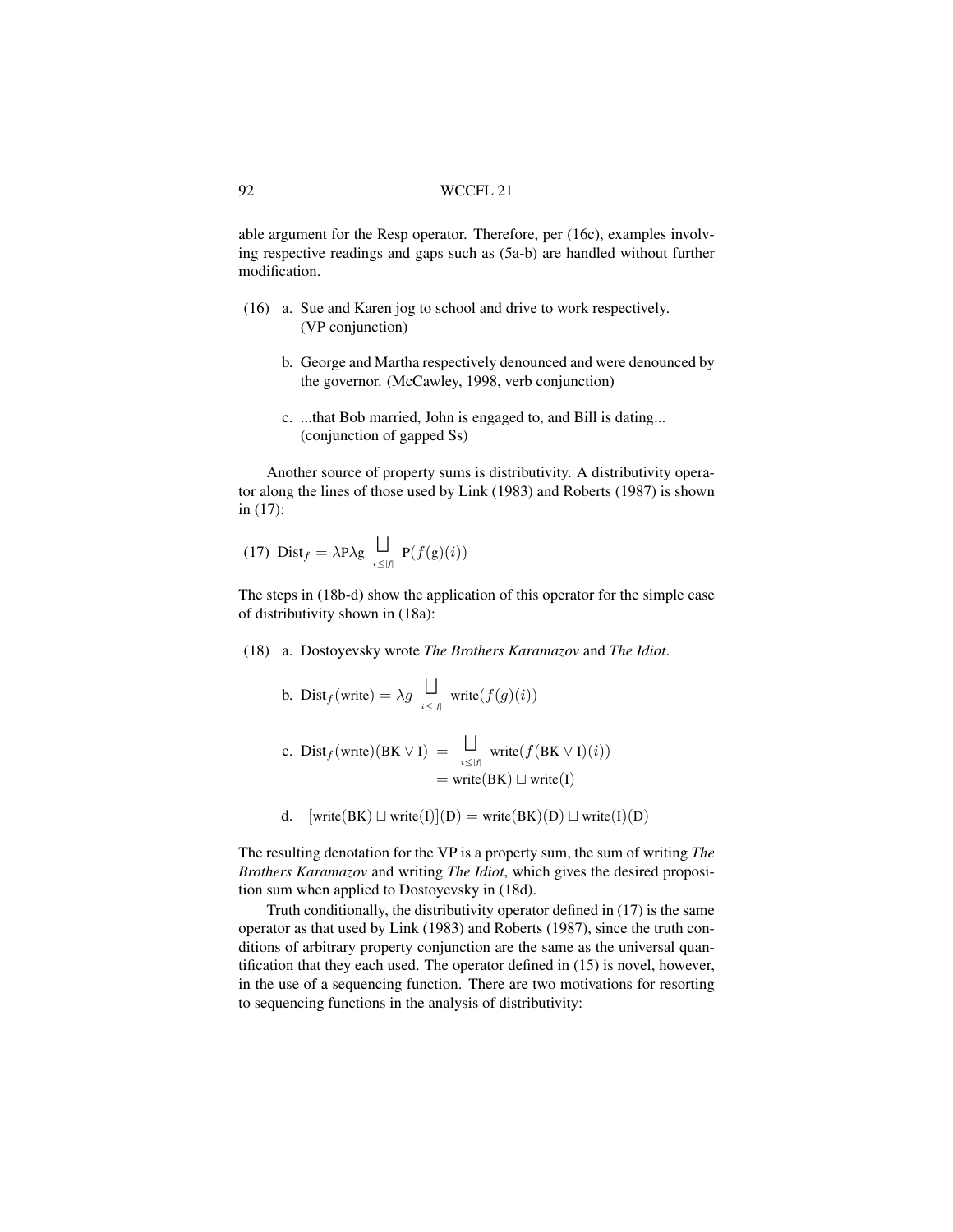- 1. A sequencing function also defines a *cover*, in the sense of Schwarzschild (1996), by indexing the subgroups  $(q_i)$  of a group  $(q)$ . As argued in Gawron and Kehler (2001), sequencing functions can capture intermediate distributivity (Gillon, 1990; Schwarzschild, 1996). This is demonstrated in Gawron and Kehler (2002, appendix).
- 2. To provide a natural mechanism for ordering property sums that are not the result of conjoining property-denoting constituents. For example, because *The Brothers Karamazov* is mentioned first and *The Idiot* is mentioned second, f orders *write*( $BK$ ) before *write*( $I$ ) in the property sum in (18) (see Gawron and Kehler (2002, appendix)).

We turn now to the application of the two operators Resp and Dist to example (2a). The steps in (19) break down their application:

(19) a.  $\left[\begin{array}{cc} \n\sqrt{2} & \n\sqrt{2} \\
\sqrt{2} & \n\sqrt{2} \\
\sqrt{2} & \n\sqrt{2} \\
\sqrt{2} & \n\sqrt{2} \\
\sqrt{2} & \n\sqrt{2} \\
\sqrt{2} & \n\sqrt{2} \\
\sqrt{2} & \n\sqrt{2} \\
\sqrt{2} & \n\sqrt{2} \\
\sqrt{2} & \n\sqrt{2} \\
\sqrt{2} & \n\sqrt{2} \\
\sqrt{2} & \n\sqrt{2} \\
\sqrt{2} & \n\sqrt{2} \\
\sqrt{2} & \n\sqrt{2} \\
\sqrt{2} & \n\sqrt{2} \\
\sqrt{2}$  $=$  Dist write(AK  $\vee$  I)  $=$  write(AK)  $\sqcup$  write(I)

> b.  $\lceil \int T \rceil$  and  $D \rceil$   $\lceil \int D \rceil$  is twrote  $\lceil A \rceil$  and  $I$  respectively  $\lceil \int \rceil$  $=$  Resp<sub>f</sub> [write(AK)  $\sqcup$  write(I)](T  $\lor$  D)  $=$  write( $\overline{A K}(T)$   $\Box$  write(I)(D)

The distributivity operator distributes *write* over *Anna Karenina* and *The Idiot* to yield the property sum in (19a). Note that this property sum is true of no individual or group if directly predicated. The Resp operator applies this property sum *under the ordering f* to Tolstoy and Dostoyevsky in (19b), yielding the (true) proposition sum shown.

#### 3. Respective

In this section we argue that, given NP-level scope, the Resp operator provides the correct semantics for the adjective *respective*. An immediate challenge for such an analysis is posed by examples like (20):

(20) Alex and Janet love their respective children.

The most natural reading of this example is one in which Alex loves Alex's (possibly plural) children and Janet loves Janet's (possibly plural) children. Schematically:

(21) respective  $_f$ (love)(alex-and-janet)(their-children).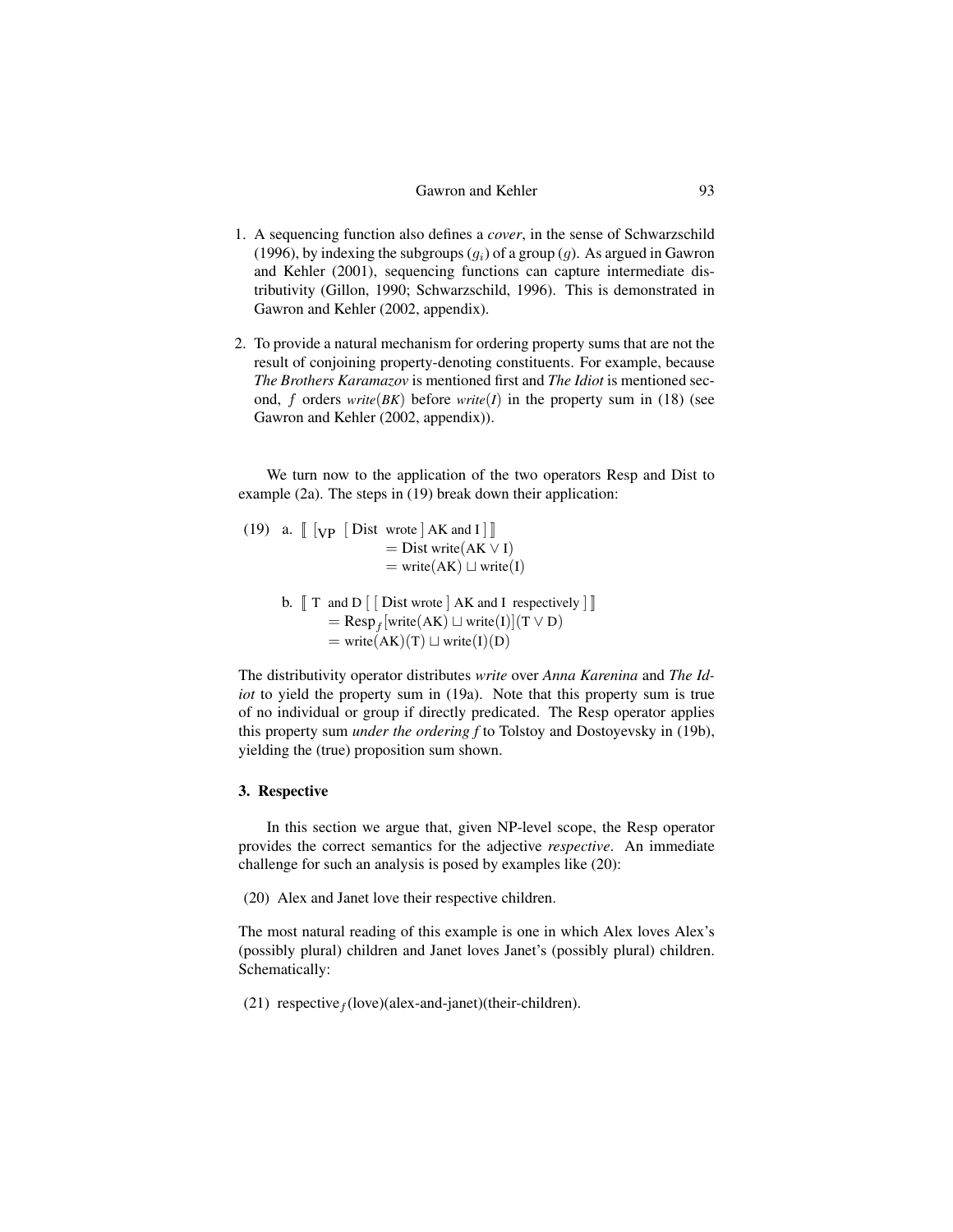Here, a respective operator takes clause-level scope, and  $f$  assigns the same index to Janet's children and Janet and to Alex's children and Alex.

We begin by spelling out exactly what it means for a respective operator to take NP-level scope. The proposed semantic analysis for the NP *their respective children* is given in (22):

```
(22) a. \sigma X \text{Resp}_f(\text{Dist}_f(\text{CHILD-OF})(A \lor J))(X)
```
b.  $\sigma XX = [\sigma x_1 \text{ CHILD-OF(A)}(x_1) \vee \sigma x_2 \text{ CHILD-OF(J)}(x_2)]$ 

The NP semantics in (22a) makes use of Link's  $\sigma$ -operator (Link, 1983), which just fixes the group denoted by the NP to be the *maximal* group satisfying the NP's descriptive conditions. Assume that  $f$  assigns Alex and Alex's children to the index 1 and Janet and Janet's children to the index  $2<sup>3</sup>$ . Then the descriptive conditions of (22a) are that X denotes the maximal group that is the sum of Alex's children and Janet's children, as in (22b).

For the following discussion, we adopt the abbreviation in (23) for the meaning of *their respective children* as given in (22a):

## (23) Let CHILDREN =  $(\sigma X \text{Resp}_f(\text{Dist}_f(\text{CHILD-OF})(A \lor J))$  (X))

First, note that since we allow pragmatically-licensed respective operators, we inevitably allow a clause-level respective reading for (20). We may begin with that favored reading of (20), which includes a Resp operator with clause-level scope.

```
(24) a. \text{Resp}_f(\text{Dist}_f(\text{Love})(\text{CHILDREN}))(A \lor J)
```

```
b. LOVE(x_1)(A)LOVE(x_2)(J)where x_1 = \sigma x child-of(A)(x)
        and x_2 = \sigma x child-of(J)(x)
```
Because of the abbreviation just introduced, (24) really has 2 Resp operators and 2 Dist operators (4 operators in all). This representation gives the desired result, namely that Alex loves Alex's children and Janet loves Janet's children. All the operators invoke the same ordering. The NP-level respective operator invokes a sequencing  $f$  which divides the set of Alex and Janet's children into Alex's children (indexed 1, along with Alex) and Janet's children (indexed 2, along with Janet). This division is then respected by the Dist operator, which distributes the love relation to just those two groups, creating a property sum in which the property of loving Alex's children is indexed 1 and the property of loving Janet's children in indexed 2. The highest Resp

<sup>3.</sup> This assumption is justified in Gawron and Kehler (2002, appendix).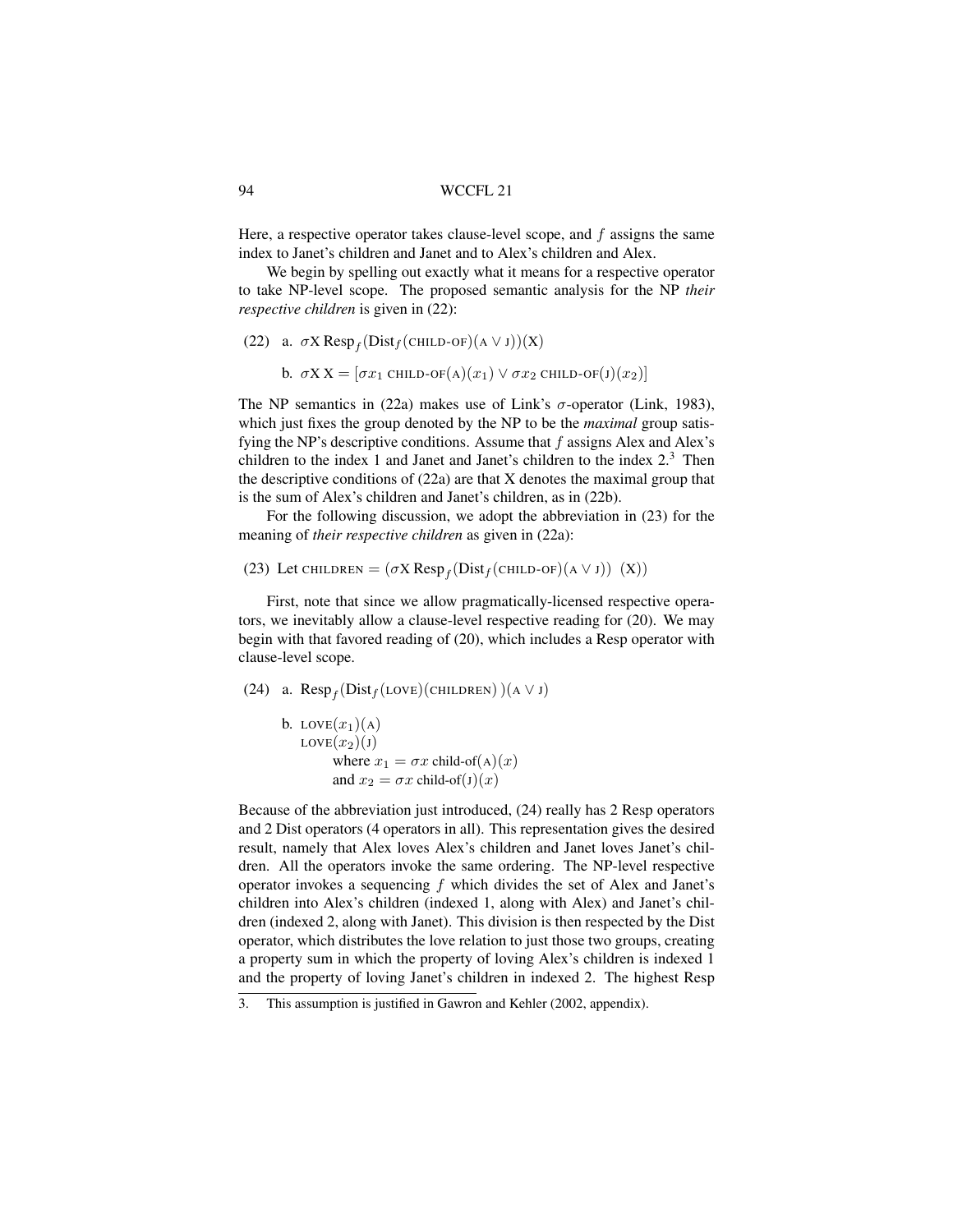operator must then apportion the property of loving Alex's children to Alex and of loving Janet's children to Janet. The details are spelled out in Gawron and Kehler (2002, appendix).

Because all the plural predication operators are freely occurring, we also get a number of other readings. Focus first on (25), the reading in which distributivity applies to both arguments of *love*.

```
(25) a. Dist_f(Dist_f(LOVE)(CHILDREN)) (A \vee J)
```

| b. |       | $LOVE(x_1)(A)$ | $\Box$ LOVE $(x_2)$ (A)   |
|----|-------|----------------|---------------------------|
|    |       | $LOVE(x_1)(J)$ | $\Box$ LOVE $(x_2)(J)$    |
|    | where | $x_1 =$        | $\sigma x$ CHILD-OF(A)(x) |
|    |       | $x_2 =$        | $\sigma x$ CHILD-OF(J)(x) |

c. Alex and Janet both love both their respective children.

This case describes the Brady-bunch scenario in which Alex and Janet love each other's children as well as their own. We think this reading is legitimate, though disfavored; the evidence that distributivity is compatible with *respective* even in this case is that you can in effect pronounce both distributivity operators as in (25c). Though wordy, this version with two occurrences of *both* is in fact coherent.

Similarly, our analysis allows for the other readings in (26)-(28), which leave out one or both of the distributivity operators in (25).

- (26)  $(Dist_f(Love)(CHILDREN))(A \vee J)$
- (27)  $Dist_f((\text{LOVE})(\text{CHILDREN})) (A \lor J)$
- (28) LOVE(CHILDREN)( $A \lor J$ )

Our claim, therefore, is that the clause-level respective reading of (20) is just a strong preference (see also Okada (1999)). In fact, (20) is a rather loaded example, perhaps fueled by a stereotype that parents love their own children in a way that contrasts with the children of others. Example (29) provides a case that is free of such stereotyping.

(29) Alex and Janet took their respective children to the movies.

This example has a reading which excludes a clause-level Resp operator, on which Alex and Janet jointly take the collection of their respective children to the cinema.

Summing up to this point, occurrences of the adjective *respective* are in fact independent of clause-level respective readings. The preference for a clause-level respective reading of (20) is just that, a preference. When *respective* does co-occur with clause-level respective readings it is because there are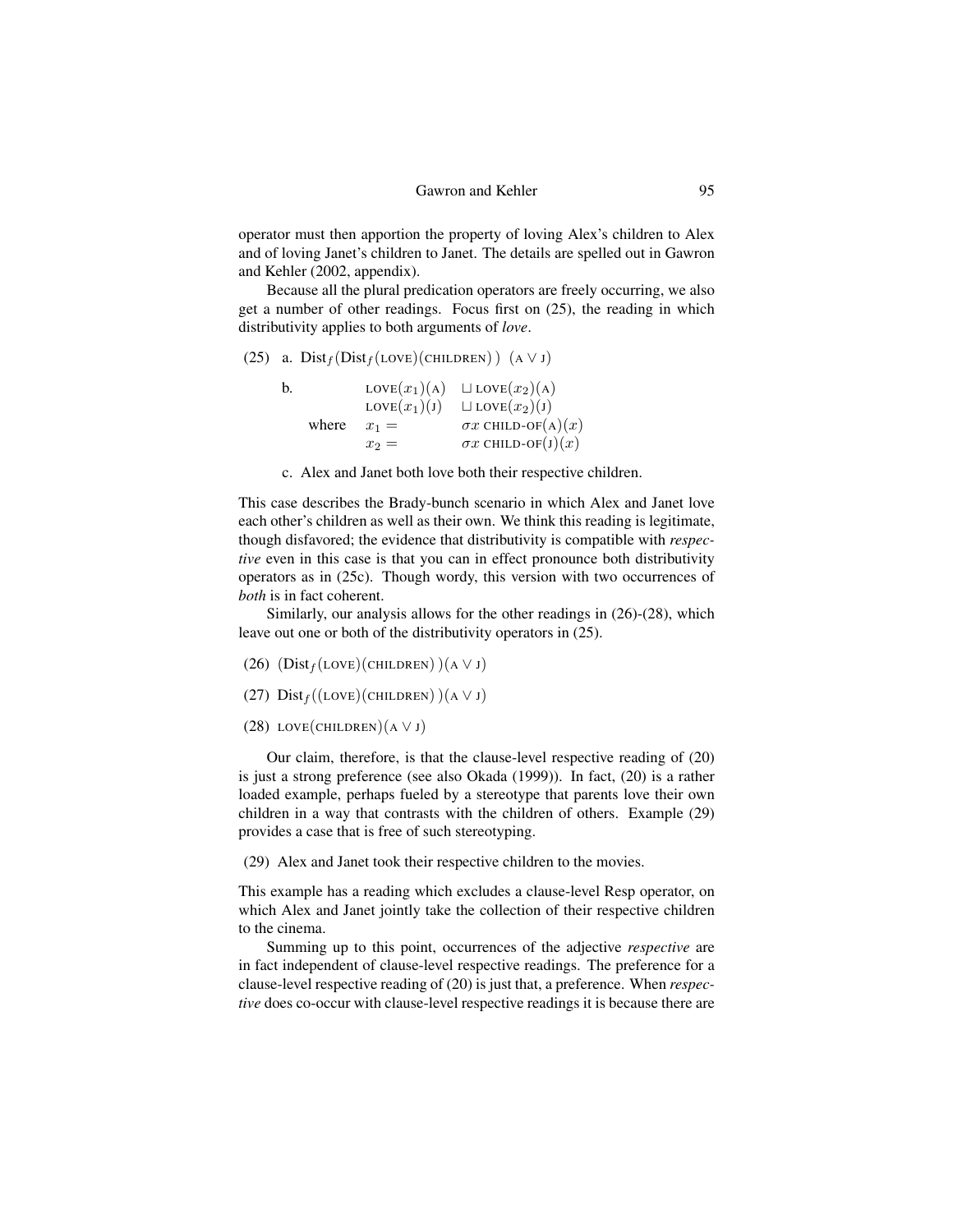two Resp operators in play; harmony among the effects of these distinct operators is explained because a single consistent division of plural groups into salient subgroups is being respected.

Finally, we turn to a remaining semantic property of *respective* NPs. Consider the examples (30a-c):

- (30) a. Nick and Nora love their respective parents.
	- b. Nick and Nora love their parents.
	- c. Alex and Janet love their respective children.  $(= 20)$

In marked contrast to (30b), (30a) presumably precludes the possibility that Nick and Nora are siblings. Similarly, Alex's children cannot be a proper (nor improper) subset of Janet's in (30c).

This follows from a rather natural assumption about sequencing functions, specifically that they cannot yield an identity assignment for any group in their domain. That is, for each group  $g$  and index  $i$  in its domain, a sequencing function f must provide some separation of  $q$  into proper subgroups; for no index i and group q is it the case that  $f(q)(i) = q$ . This requirement precludes the possibility that  $f(q)$  is a constant function as a special case, which is what is required to obtain a true reading for (30a) when Nick and Nora are siblings. This constraint also excludes the following peculiar sentences:

- (31) a. Nick and Nora love Fred respectively.
	- b. Nick and Nora love Fred and Fred respectively.

#### 4. Conclusion

To conclude, we have provided an analysis of the semantics of *respective* that captures a variety of empirical facts concerning clause-level respective readings: (i) that they co-occur with both *respective* and *respectively*, (ii) that they are obligatory with *respectively*, but optional with *respective*, (iii) that they exist independently of the appearance of either word, and (iv) that they can interact with filler-gap dependencies to produce felicitous cases in which there is no coindexing between the gap site and the NP on which it is dependent.

The analysis accomplishes this by embodying a number of desirable features. First, it captures the similarities between *respective*, *respectively*, and pragmatically-licensed respective readings by appealing to a single operator. Because the operator is necessary anyway to account for the pragmaticallylicensed cases, the semantics of *respective* and *respectively* are modeled without any additional special-purpose machinery. Also, the differences between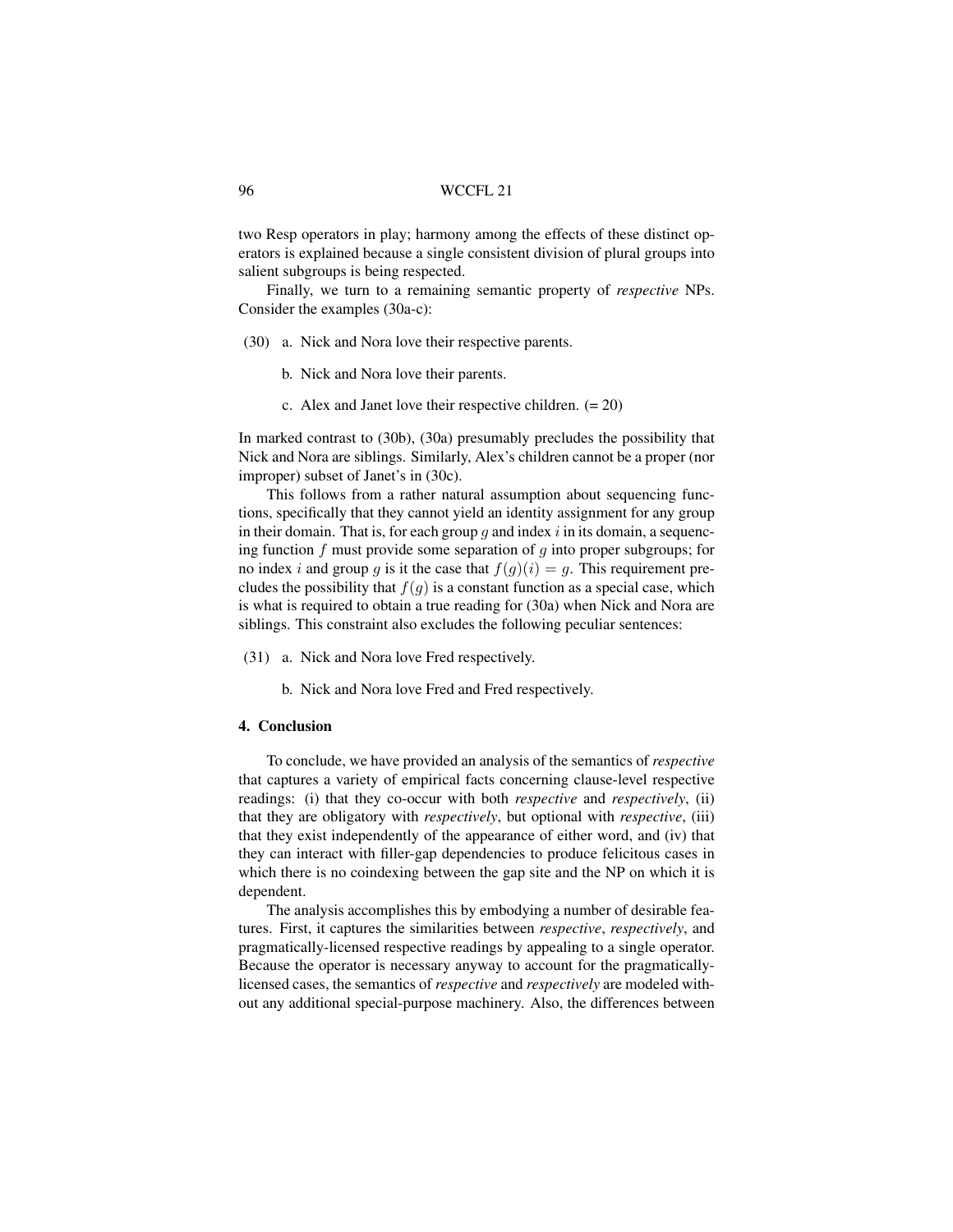the forms are handled naturally through the different levels at which they take scope, and as such *respective* receives a plausible adjective-like meaning. Finally, by appealing to pragmatically-supplied sequencing functions, the analysis remains compositional, and integrates smoothly with existing treatments of the semantics of plurals and distributivity.

We will conclude by pointing out that on our analysis the basic function of *respective* is not really denotational. For instance, the denotations of the NPs in (32a-b) are identical: Assuming that *their* denotes the U.S. and the Soviet Union, both (32a) and (32b) denote the union of U.S. allies and Soviet allies.

- (32) a. their allies
	- b. their respective allies

The basic function of *respective* instead is to invoke a division of salient groups into subgroups that can be put into correspondence. This division can in turn affect the interpretation of higher operators, as in the clause-level respective reading of (33).

(33) The U.S. and the Soviet Union called in their respective allies.

In other cases, however, the ordering invoked by *respective* has no impact other than to implicate the existence of order, as in (34a-b).

- (34) a. The students were pleased with their respective grades.
	- b. The students were pleased with their grades.

Students do not normally share grade tokens nor experiences of pleasure, so implicating distributivity of ownership and pleasure has little pragmatic effect here. Perhaps it is such examples that caused Fowler (1965), who is far from approving of them, to say: "The simple fact is that *respective(ly)* are words seldom needed, but that pretentious or meticulous writers drag them in at every opportunity for the air of thoroughness and precision they are supposed to give a sentence".

### 5. Acknowledgments

We thank Farrell Ackerman, Chris Barker, Caroline Heycock, and Irene Heim for helpful discussions.